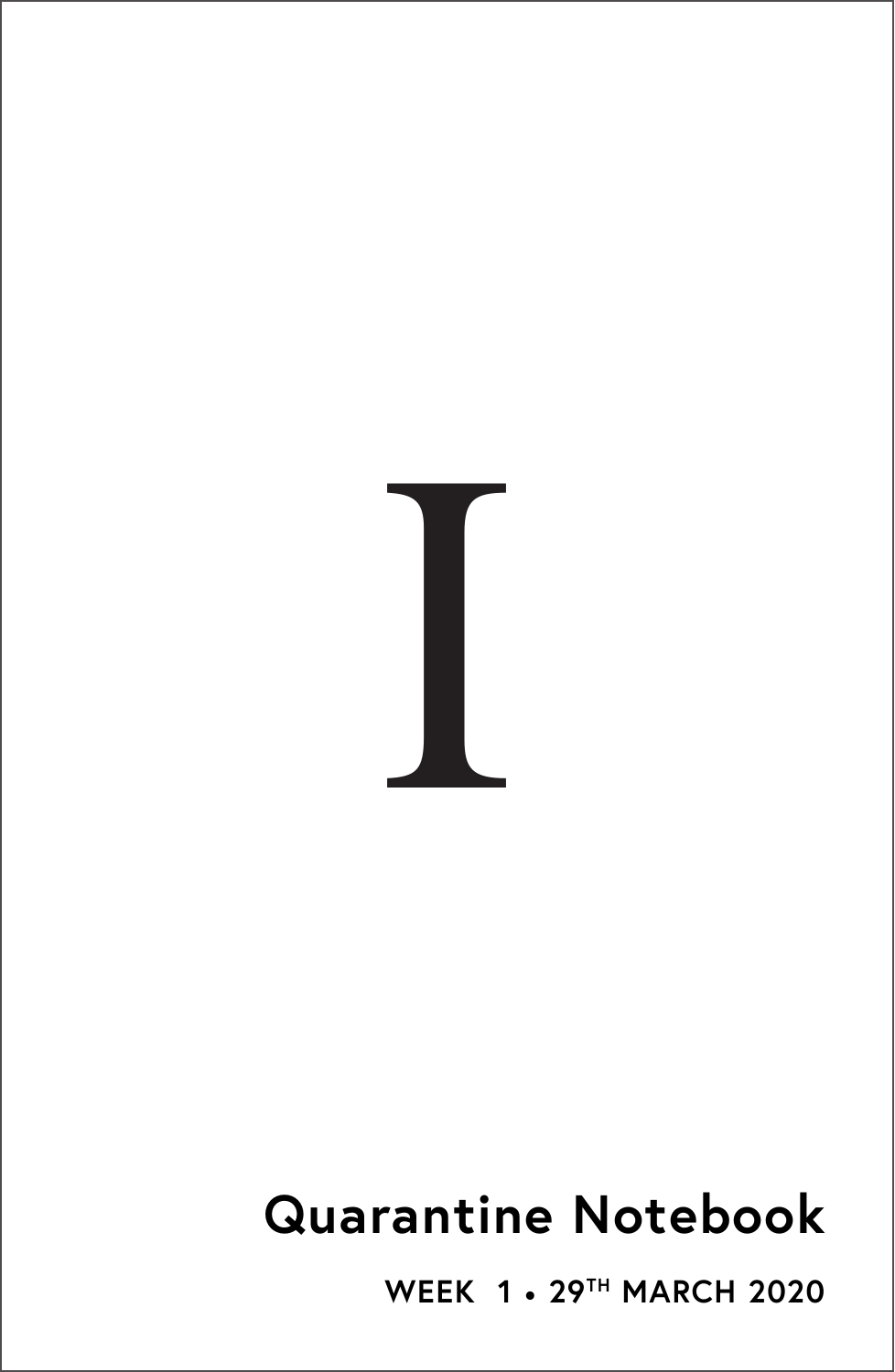## **Quarantine Notebook**

WEEK **1**  $29<sup>th</sup>$  March 2020

Copyright of each piece of writing in this document belongs to its respective author. © 2020

Permission has been obtained from each author to display this work on the website [www.muscaliet.co.uk.](https://www.muscaliet.co.uk) The website is property of Muscaliet Press.

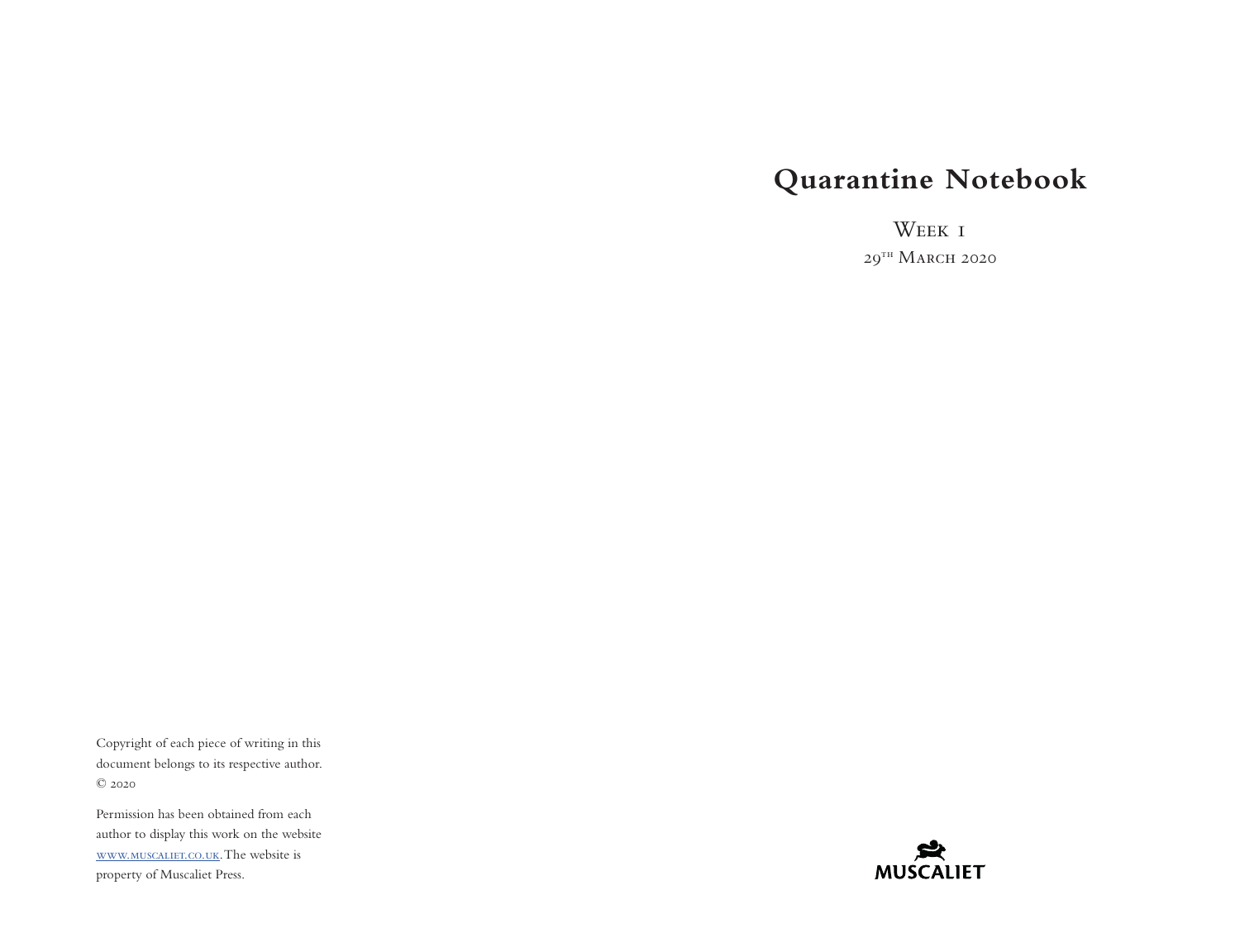Duncan MacKay

## 吹禅 BLOWING ZEN

"my attempts to forge connections between poems and events are of course pointless: I doubt whether we can say what is really connected to what… beside words, besides rhythm, besides meaning, what else is there?... without what does life seem emptier than empty?" (OS)

 "these meditations, however sincere philosophically or biographically, cannot be sincere poetically… for they do not through their technique question the existence of language, reality, or the fact that poetry mediates between them, they rely on and refer to experience rather than question and explore it." (V F-T)

"the true function of poetry [is] that it must create a middle area [between form and content] where 'artifice' can open up imaginative possibilities in both forms and contents of other languages, and thus transcend the world these impose." (V F-T)

"more often than not poets either say something they did not intend to say, but have uttered through a slackness of mind, imitativeness or in the hope of an 'it may work' or 'how about this', or they say precisely what they intended to say (where the urge is usually to say something utterly shallow and egotistical)." (OS)

"very few combinations of words amount to poetry: sometimes just a line of poetry, sometimes two or three words." (OS)

"you see, to speak more modestly, a perfect, flawless thing is impossible, but here's what is possible: the completion of a task that you personally, based on the sum of your past and present, are incapable of completing. this is possible and has been attested to numerous times." (OS)

"something that cannot be there if it is paraphrased, something that can only exist in the poem as a whole." (CC)

\*

*Quotations from Olgar Sedakova, Veronica Forrest-Thomson and Caroline Clark in Clark's 'In Praise of Artifice',* Tears In The Fence *69, 111-119 (2019).*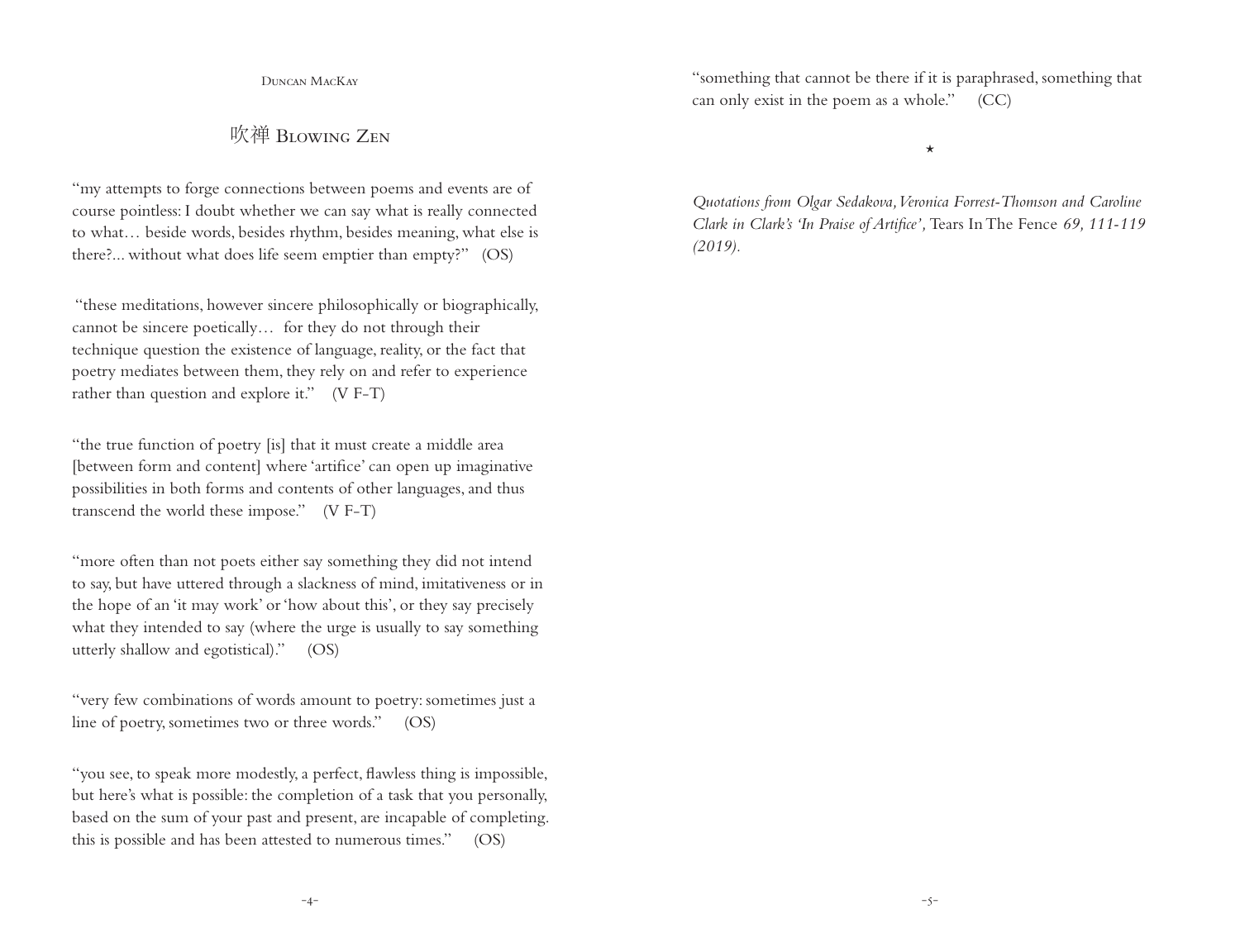Michael Grant

## MONSTRANCE: ON A THEME FROM MALLARMÉ

Peremptory enough to dull the force Of what had been compounded out of metaphor, You offered up in stained and dented gold An absolution of the very silence

That establishes a past whose grandeur Is the shadow it itself unfolds Into a prescient and mournful twilight That consecrates the memory to its vanishing.

Gilded over polished sandalwood Transfigured by uncertainty into illustrious And well-rubbed images long since obscured By grains of fetid incense and the immemorial

Accompaniments embalmed in them, The monstrance is as solitary a captive Of the threshold as are these Ice-cold gemstones of oblivion!

John Worthen

#### **GENERATIONS**

My grandmother, Daisy Barrett, Was dead at thirty-five. Spanish flu, they called it. My mother (aged nine) survived. But was kept out of sight. Was not allowed to see her mother, Living or dead. It was not thought right.

Thus an eye's blindness, an 'ear's deafness', Over two generations.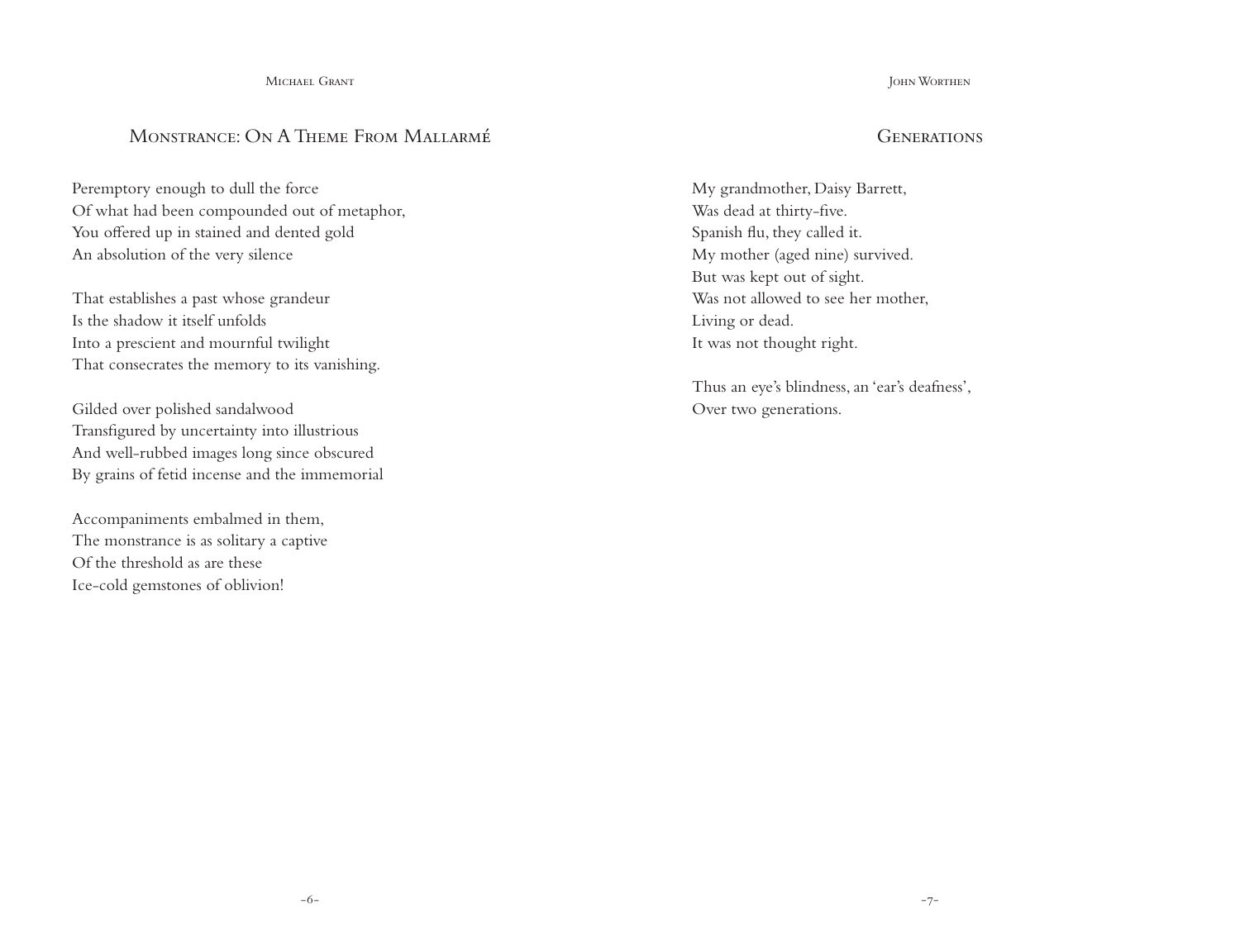Simon Smith SONG MADE OUT OF PRONOUNS say I arrived spelt out from the Ouija board what am I to do to say it dream bricks & girders recount a spelt out past from the foundations there & as real on the board as daylight letter by letter cursive by type dragged voices from out of the shadow & presently flick through magical email & social media construct a walking tour of the city find the drab of rooms watch the World crumble the Universe recede where sparrows flip up the dust & hop bathe their dun plumage spill passwords sparkly sparkle log on pass through to witness of being alive the place speaks out of perhaps & there I am trailing translating the everyday deals into the rains of coins & ruins of them stealing the flags & the gold the houses the factories the shops the ghosts say again the beginning the ghosts take against the beginning the non-curve of narrative but scared to dance take steps at the beginning being apart say it tonight my voice say I found tonight in night whisper the divide exploring the vicinity on foot street by street map in hand named & the random conversations below & the word of newspapers the shadow of newsprint on fingertips scared to death scarred

-8- -9-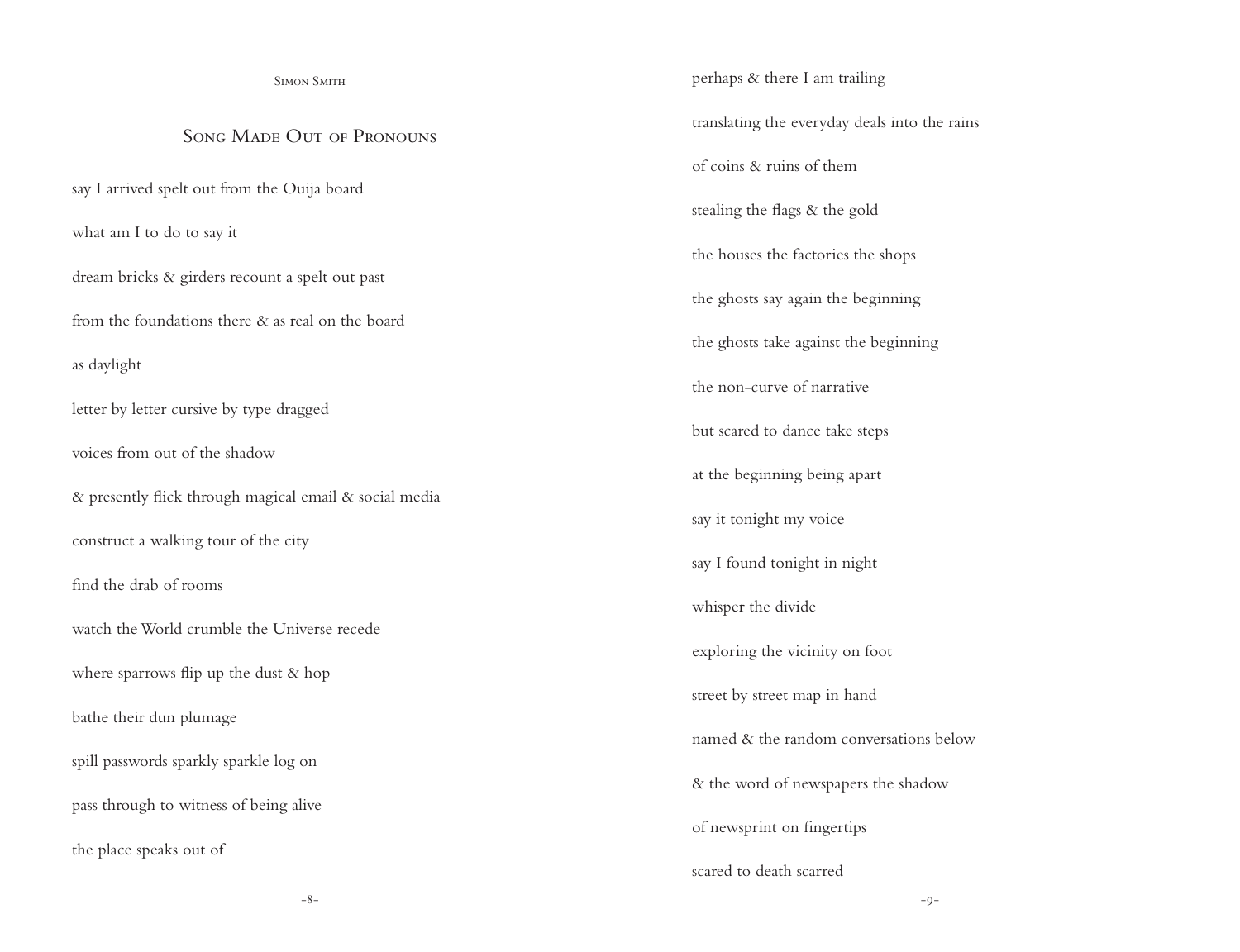|                                                                            | PHILIP TERRY                                                                                                                                                                                                                                                                                                                                                                                                           |
|----------------------------------------------------------------------------|------------------------------------------------------------------------------------------------------------------------------------------------------------------------------------------------------------------------------------------------------------------------------------------------------------------------------------------------------------------------------------------------------------------------|
| to find my compass                                                         |                                                                                                                                                                                                                                                                                                                                                                                                                        |
| my compassion my corpse                                                    | <b>UNTITLED</b>                                                                                                                                                                                                                                                                                                                                                                                                        |
| unlock a casket                                                            | after W. H. Auden                                                                                                                                                                                                                                                                                                                                                                                                      |
|                                                                            |                                                                                                                                                                                                                                                                                                                                                                                                                        |
| the needle pointing due north                                              | Jetlag after a long flight,<br>Crowds at the ticket barrier, a face                                                                                                                                                                                                                                                                                                                                                    |
| worked out from there & walk                                               | To welcome which the Pope has not contrived<br>Mitre or stole: it stares up at the famous ceiling,<br>Craning the neck, and takes a picture,<br>And at once a figure approaches saying: "Noc amera, noc amera".<br>A slight cough distracts the stray look with mild concern.<br>Rain is falling. Clutching a red umbrella<br>He walks out quietly to infect a country<br>Whose terrible future may have just arrived. |
| with voice against the air                                                 |                                                                                                                                                                                                                                                                                                                                                                                                                        |
| so that breath may be seen                                                 |                                                                                                                                                                                                                                                                                                                                                                                                                        |
| space speak out for itself                                                 |                                                                                                                                                                                                                                                                                                                                                                                                                        |
| say I say as you do murmur                                                 |                                                                                                                                                                                                                                                                                                                                                                                                                        |
| go on I say say it over the floating                                       |                                                                                                                                                                                                                                                                                                                                                                                                                        |
| garden & over the wall                                                     |                                                                                                                                                                                                                                                                                                                                                                                                                        |
| all of those I can't speak for                                             |                                                                                                                                                                                                                                                                                                                                                                                                                        |
| & air & floating & gate & wall & tree & flowers & those gone into laughter |                                                                                                                                                                                                                                                                                                                                                                                                                        |
| & out of sight                                                             |                                                                                                                                                                                                                                                                                                                                                                                                                        |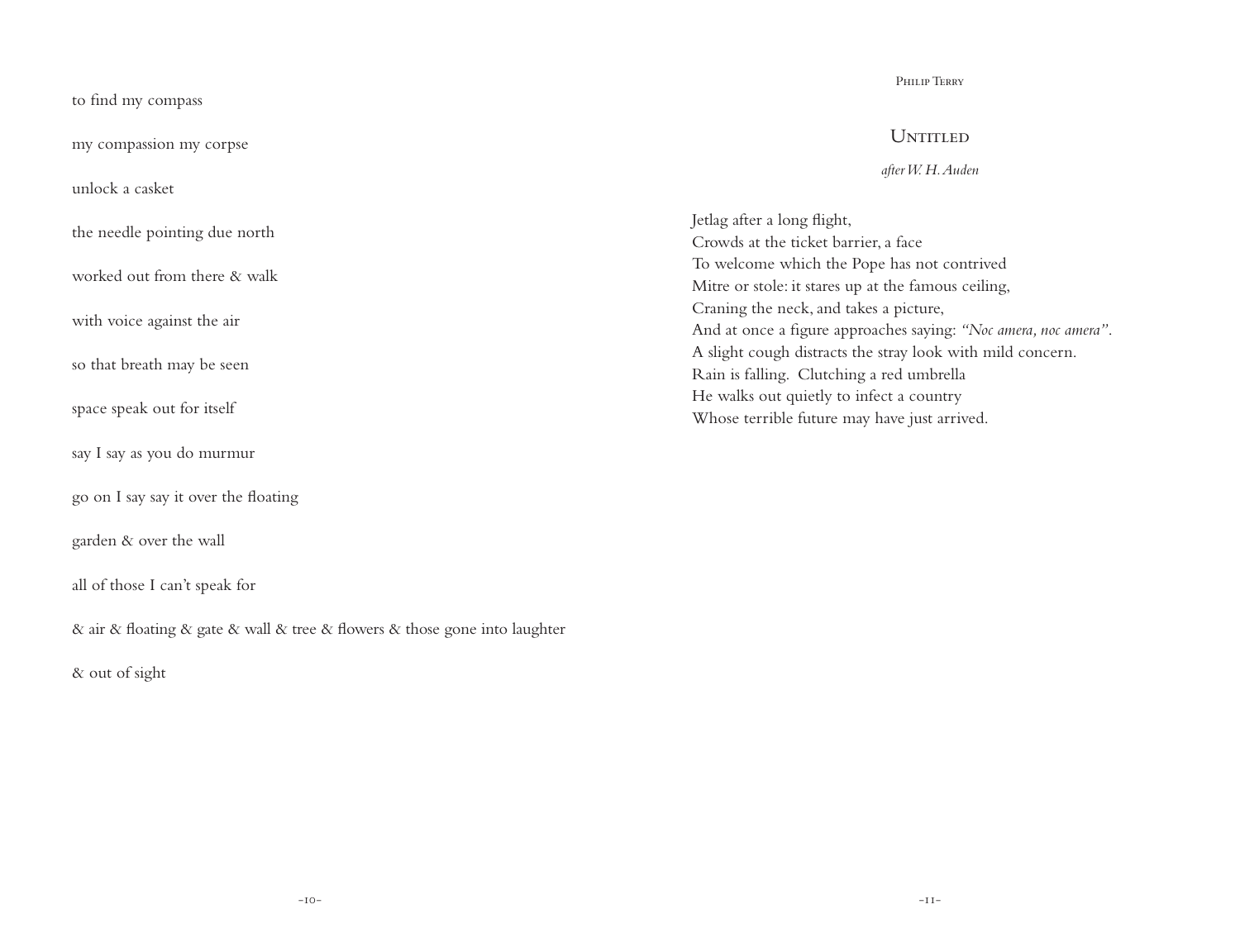CHRIS McCULLY

#### **COMMODITIES**

tainted air a response to dying no longer prayer but panic buying

#### Paul Valéry, trans. Ian Brinton

### The Bee

So delicate and deadly Is your sting, golden bee, That I have thrown no more Than a dream of lace over my fragile basket.

Pierce the rich gourd of my breast, At the point where love is dying or asleep, So that a little of my self's deep red May rise from rounded and rebellious flesh!

I am in urgent need of a sharp pang: A pain, both sudden and soon done with, Is far better than extended torment!

Let my feelings burst into the light, Released by this minute gold key, Without which love lies dead, or sleeping!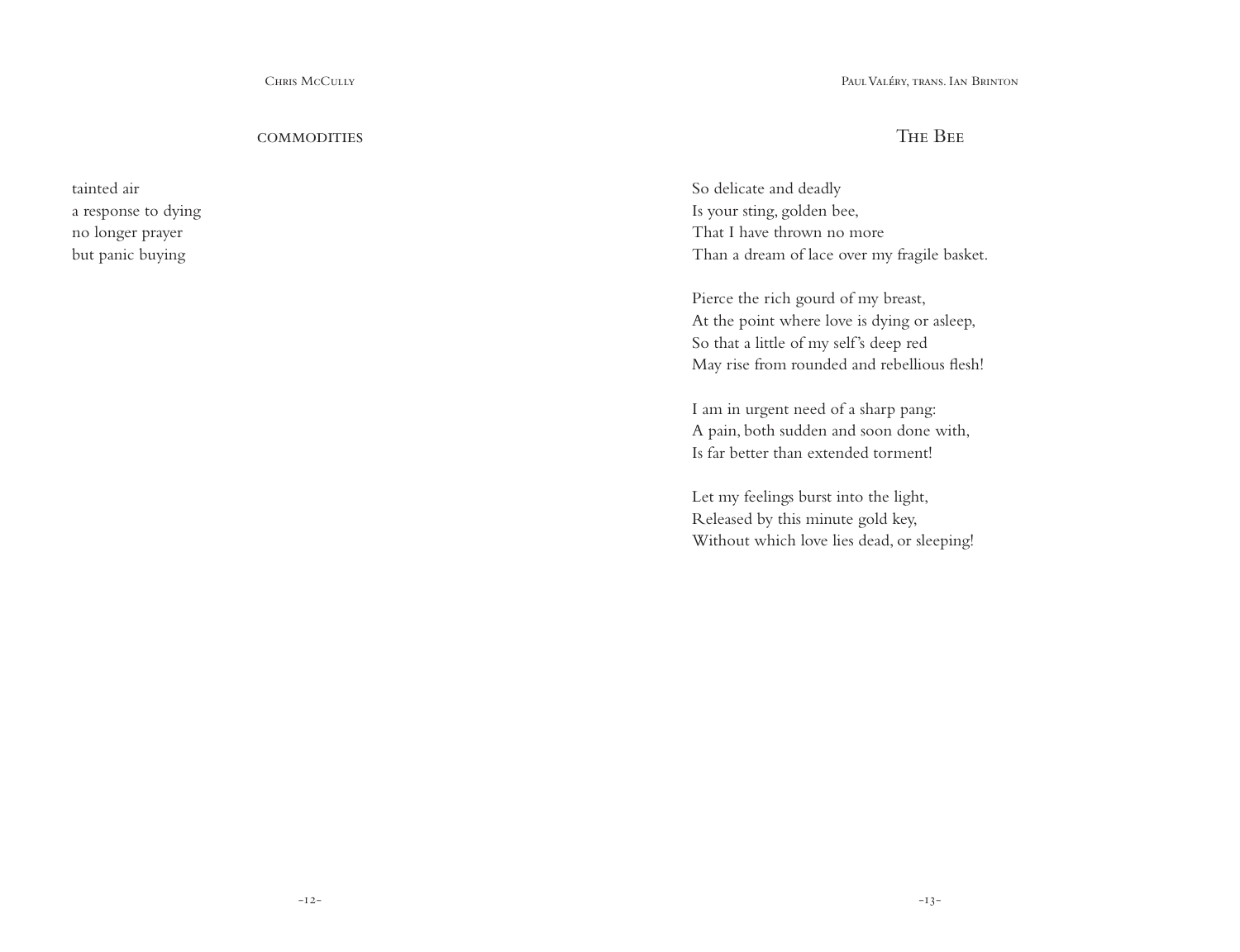Moyra Tourlamain

## On splendour ... [1]

Shiny marchers past the hospice shop, drums tuba, susaphonic brass reflections lost among the smiling posters on the glass affirming that the end is nigh, but needn't be so bad. Shiny marchers past the hospice shop, drums tuba, susaphonic brass reflections lost among the smiling posters on the glass affirming that the end is nigh, but needn't be so bad.

Moyra Tourlamain

## ON SPLENDOUR ... [2]

Mid-afternoon the sun gets round to fingering a prism in the window